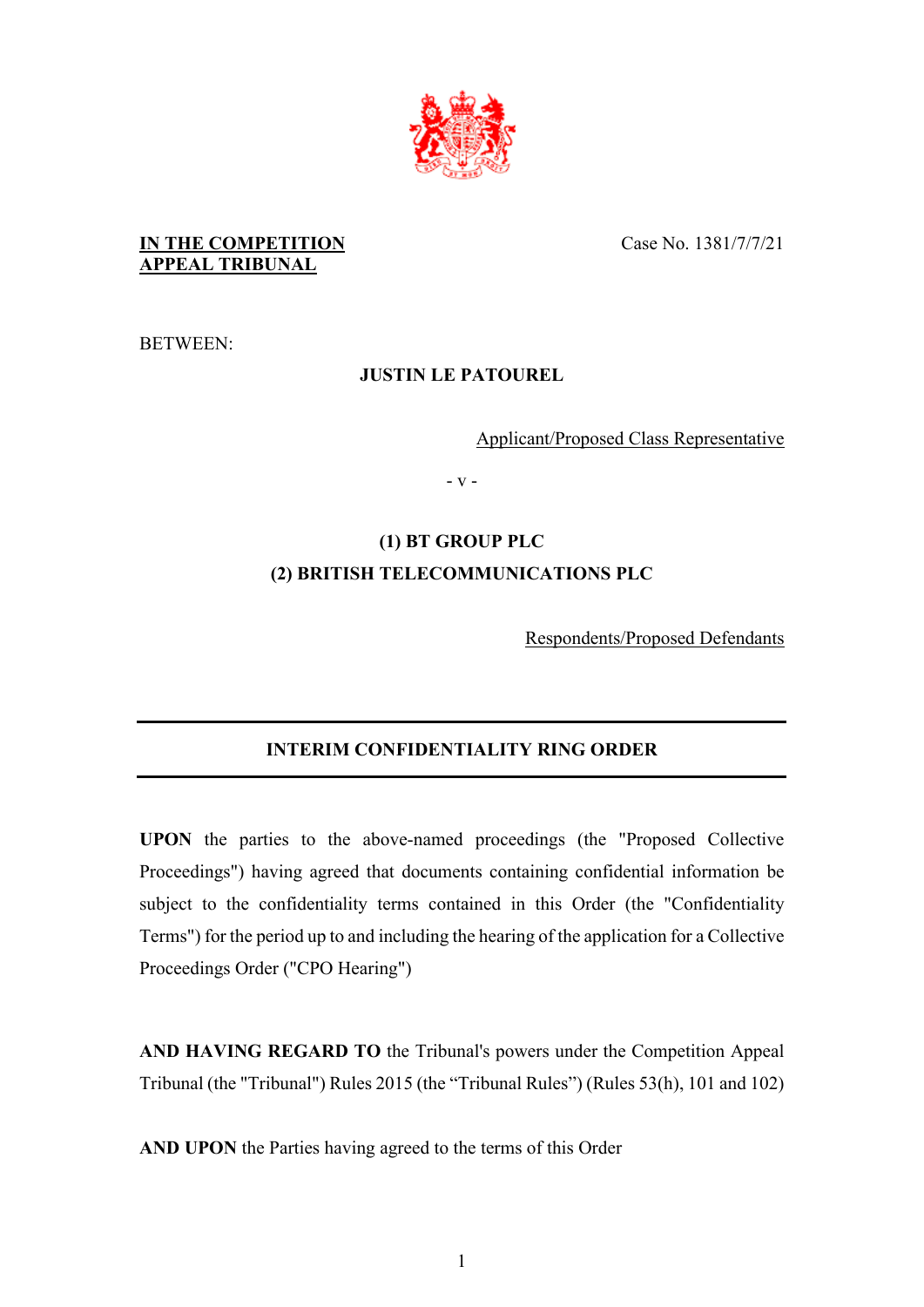### **IT IS ORDERED BY CONSENT THAT:**

### 1. **DEFINITIONS**

<span id="page-1-0"></span>1.1 For the purpose of these Confidentiality Terms:

#### 1.1.1 "**Confidential Information**" means:

- <span id="page-1-2"></span>(a) documents provided by a Party, including any part of those documents and any information contained within those documents, which:
	- (i) the Disclosing Party has disclosed prior to the CPO Hearing
	- (ii) the Disclosing Party or the Tribunal has designated as confidential; and
	- (iii) has not subsequently been re-designated not confidential, either by consent or by order of the Tribunal; and
- <span id="page-1-1"></span>(b) documents such as:
	- (i) working documents created by the receiving Party or its advisers or its advisers or experts;
	- (ii) *inter-partes* correspondence;
	- (iii) documents filed at the Tribunal, such as pleadings, witness evidence, expert reports, skeleton arguments, applications and draft orders; and
	- (iv) transcripts prepared by a third party service provider,

which contain, reproduce, or reflect the content of the documents/information provided under paragraph 1.1.2(a); but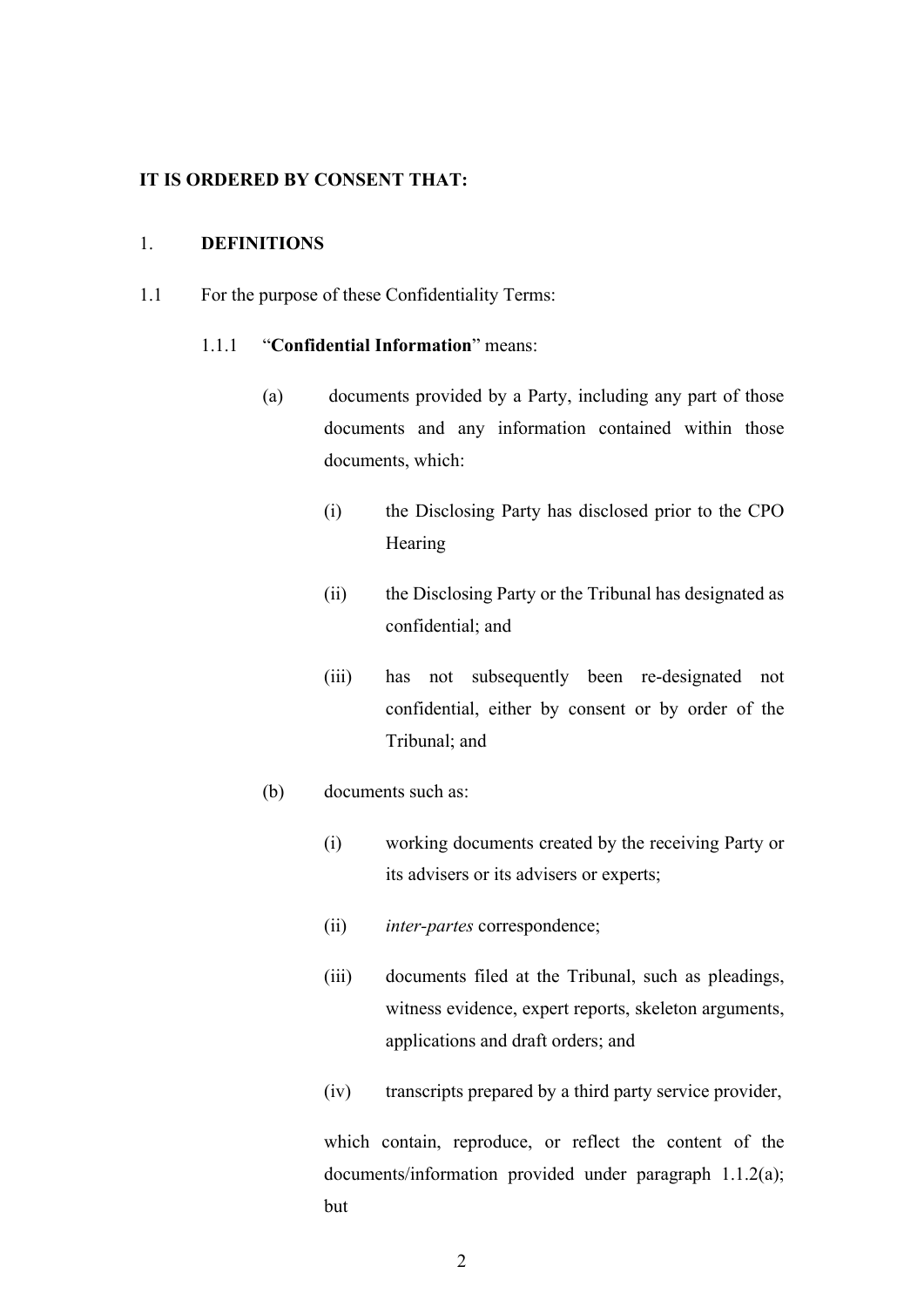- (c) the following documents/information will not be Confidential Information:
	- (i) redacted versions of the documents described at paragraph [1.1.1](#page-1-0)[\(b\)](#page-1-1) if they have been redacted so that they no longer contain or refer to the content of the documents/information provided under paragraph [1.1.1](#page-1-0)[\(a\);](#page-1-2) and
	- (ii) documents that use Confidential Information (for example, to provide an aggregation of Confidential Information) but which do not reveal the content of Confidential Information.
- 1.1.2 "**Disclosing Party**" means, in relation to any document, the Party that disclosed that document.
- 1.1.3 "**Guide**" means the Tribunal's 2015 Guide to Proceedings.
- 1.1.4 "**Party**" means the Proposed Class Representative or the Proposed Defendants.
- <span id="page-2-1"></span><span id="page-2-0"></span>1.1.5 "**Permitted Persons**" means:
	- (a) those persons listed in Annex A (as amended from time to time pursuant to these Confidentiality Terms and/or by the Tribunal) that have provided undertakings to all Parties in the form set out in Annex B;
	- (b) necessary secretary, business services or other support personnel, including for the avoidance of doubt internal providers of eDisclosure or litigation support services (not including trainee solicitors or paralegals), IT, reprographics staff and clerks, acting under the supervision and/or instructions of the persons identified at paragraph [1.1.5](#page-2-0)[\(a\)](#page-2-1) for the purpose of the Proposed Collective Proceedings, provided that such personnel have been informed of the confidential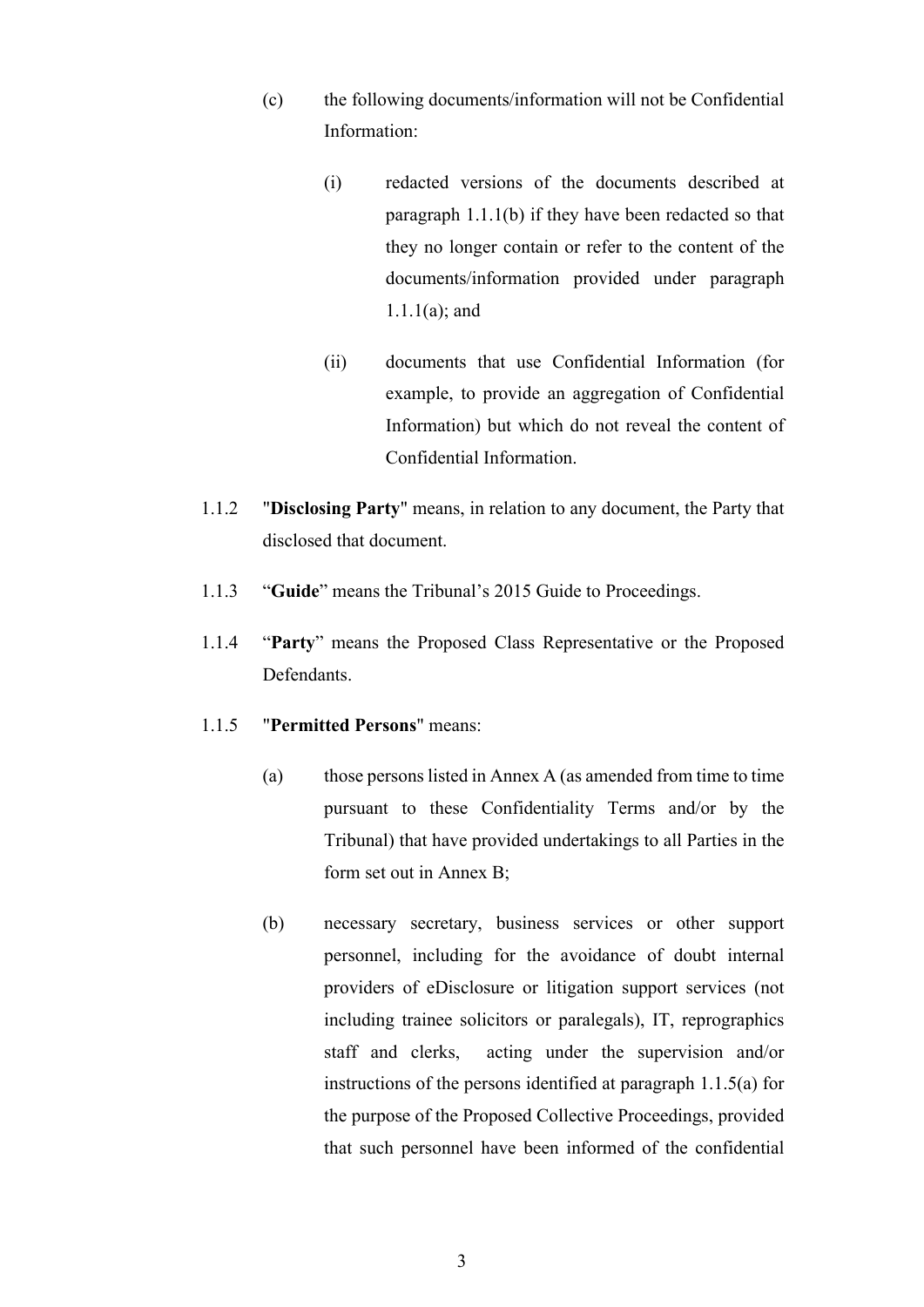nature of the Confidential Information and the terms of Annex B; and

- (c) any external eDisclosure or litigation support provider engaged by any Party for the purpose of the Proposed Collective Proceedings to provide eDisclosure or similar services in support of those persons identified at paragraph [1.1.5](#page-2-0)[\(a\)](#page-2-1) above, who may have access to the Confidential Information as a necessary consequence of the provision of their services and whose identity is notified to the other Parties in writing at least two (2) working days in advance, provided that such providers have been informed of the confidential nature of the Confidential Information and the terms of Annex B.
- 1.1.6 "**Proposed Class Representative**" means Justin le Patourel.
- 1.1.7 "**Proposed Defendants**" means BT Group Plc and British Telecommunications Plc.
- 1.1.8 "**Tribunal**" means the Competition Appeal Tribunal.

### 2. **CONFIDENTIAL INFORMATION**

- 2.1 Confidential Information provided in the context of these proceedings is to be provided or made available solely to the Permitted Persons, to be held by them on the terms set out in Annex B of these Confidentiality Terms, subject to the following paragraphs of these Confidentiality Terms.
- 2.2 For the avoidance of doubt, it is intended that Confidential Information be limited to: (i) information the disclosure of which would be contrary to the public interest; (ii) commercially sensitive information, the disclosure of which by one Party to another and/or to third parties could significantly harm the legitimate business interests of the person(s) or undertaking(s) to which it relates; and/or (iii) information relating to the private affairs of an individual, the disclosure of which could significantly harm that individual's interests.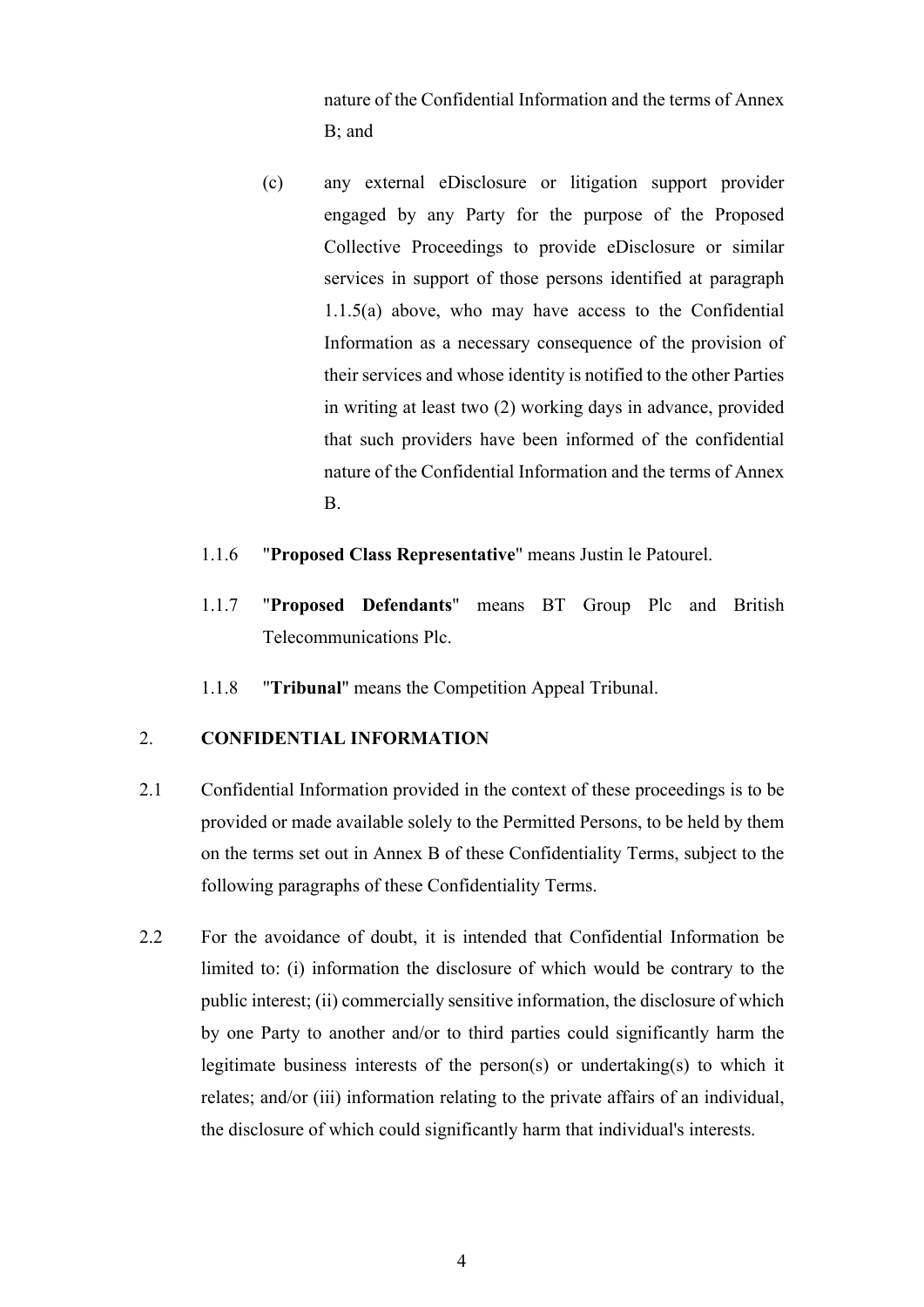2.3 Confidential Information shall exclude information which is already published or generally available to the public or becomes published or generally available to the public, other than through the act or omission of a receiving Party or a Permitted Person.

#### 3. **DESIGNATION OF CONFIDENTIAL INFORMATION**

- 3.1 Any documents containing Confidential Information shall be designated as such by the Party that introduces the document into the Proposed Collective Proceedings. The following procedures shall apply:
	- 3.1.1 designation of a document as containing Confidential Information must be made in writing to the Party receiving the disclosure by the Disclosing Party and must comply with paragraph 7.46 of the Guide;
	- 3.1.2 a designation of not confidential means that the document is not Confidential Information. For the avoidance of doubt, in the event of a designation of not confidential, Rule 102 continues to apply (to the extent it would otherwise have applied);
	- 3.1.3 failure to provide a designation for a document at the time the document is disclosed shall be deemed to be a designation that the document in question as not confidential. A Party may alter the designation of a document/information to correct an incorrect designation by notice in writing to the other Party that received such document/information; and
	- 3.1.4 any document which is designated as Confidential Information by a Party may be subject to challenge in accordance with paragraph [4](#page-5-0) of these Confidentiality Terms.
- 3.2 Each Party shall be responsible, in respect of any document containing Confidential Information belonging to them, for labelling and highlighting any Confidential Information in the following ways:
	- 3.2.1 Any bundle index will state which documents are Confidential Information and identify the Party or Parties to which the Confidential Information relates.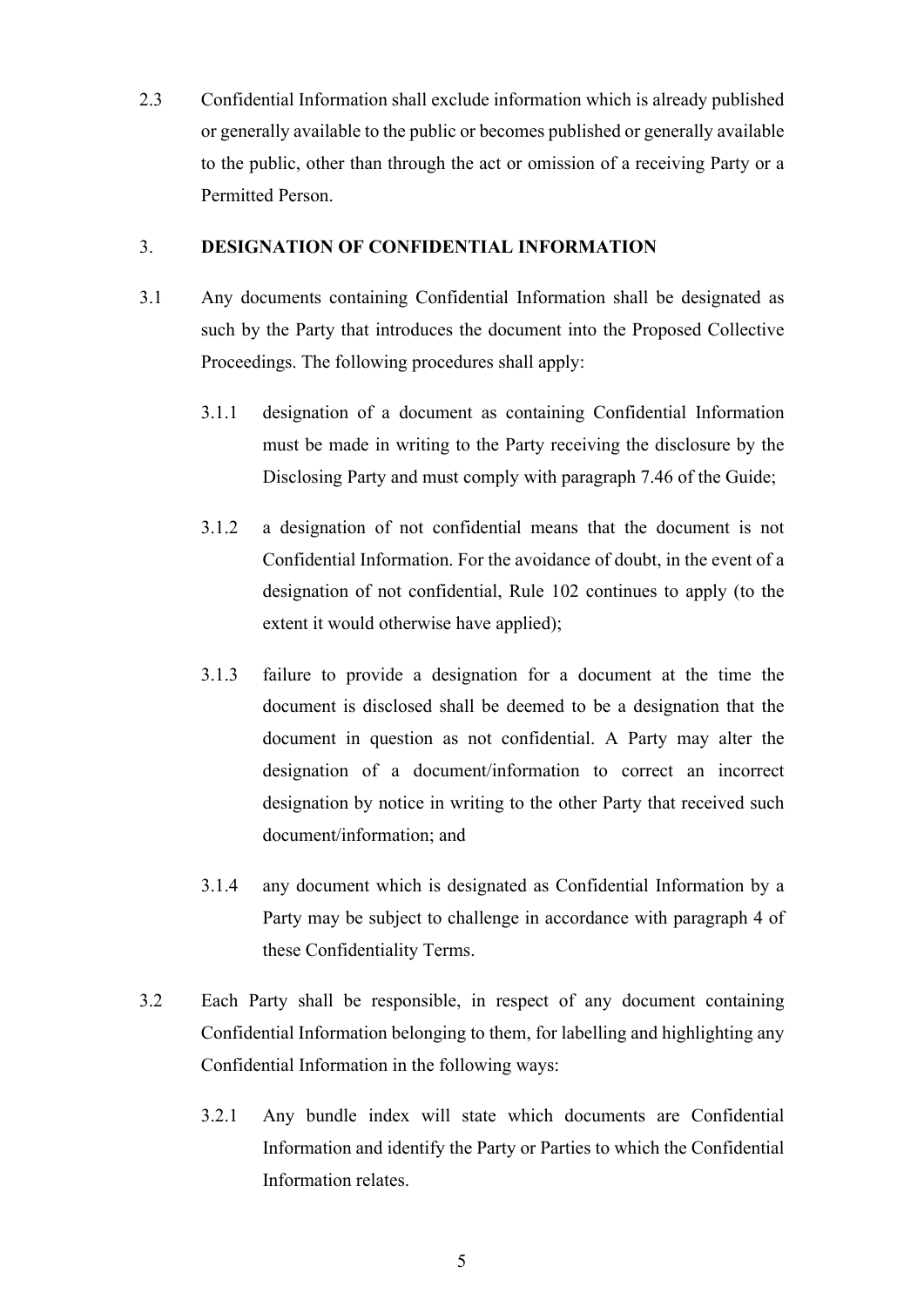3.2.2 Any text and/or extract which contains Confidential Information will be highlighted.

### <span id="page-5-0"></span>4. **CHALLENGE TO CONFIDENTIAL DESIGNATION**

- <span id="page-5-3"></span><span id="page-5-2"></span><span id="page-5-1"></span>4.1 The designation of Confidential Information by a Party may be challenged in accordance with the terms below:
	- 4.1.1 If a Party wishes to challenge the designation of Confidential Information, that Party shall do so by providing a written request to the Disclosing Party specifying the following:
		- (a) the relevant document/information concerned;
		- (b) the designation the requesting Party considers to be appropriate; and
		- (c) why it is reasonably and necessary for the designation of the document/information to be amended.
	- 4.1.2 In the event that a challenge is made, the Disclosing Party may consent in writing to alter the designation of any documents(s)/information, with such consent not to be unreasonably withheld. Any response shall be given as soon as reasonably possible but in any event within seven (7) working days of receipt of the written request referred to in paragraph [4.1.1.](#page-5-1)
	- 4.1.3 If the Party challenging confidentiality wishes to maintain its challenge following receipt of the Disclosing Party's response pursuant to paragraph [4.1.2,](#page-5-2) it may apply to the Tribunal for determination of whether or not the document qualifies as Confidential Information, provided that prior written notice is given of that application to the other Party. Any such application must be made as soon as reasonably possible. Save for where there are exceptional reasons that justify a hearing, applications under this paragrap[h 4.1.3](#page-5-3) are to be dealt with on paper. For the avoidance of doubt, a document in respect of which an application is made shall continue to be designated a Confidential Information until such time as the challenge is upheld by the Tribunal.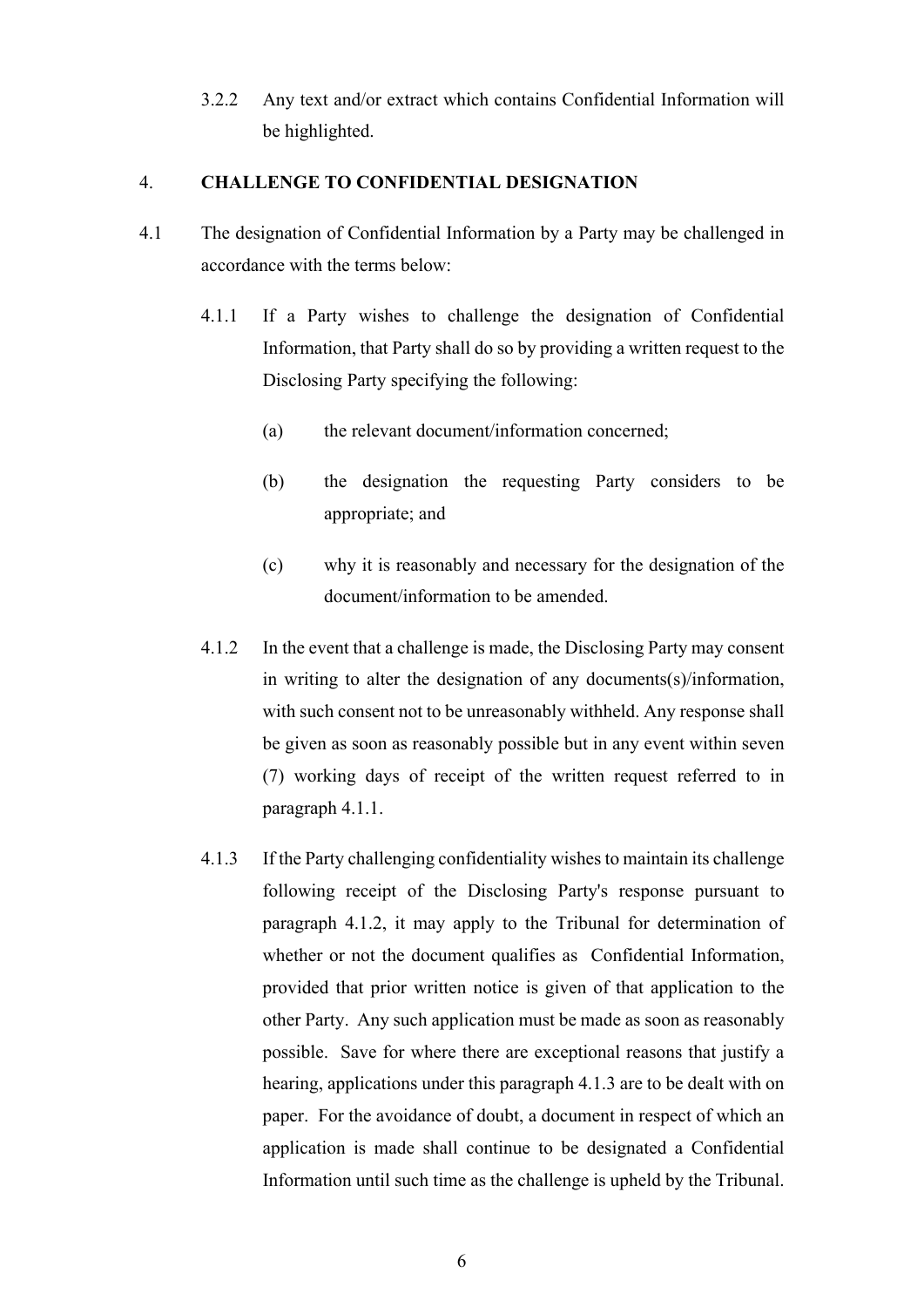- 4.1.4 Should the confidentiality of any document added to the bundle during any hearing be in issue, a challenge will be dealt with in accordance with any directions the Tribunal may give.
- 4.2 The deadlines in this paragraph [4](#page-5-0) may be extended by agreement between the challenging party and Disclosing Party. Consent to a request for an extension shall not be unreasonably withheld.

## 5. **DISCLOSURE AND INSPECTION OF CONFIDENTIAL INFORMATION**

- 5.1 Disclosure of any Confidential Information shall be restricted to, and may be inspected only by, the Permitted Persons in respect of that document and only on the basis that:
	- 5.1.1 the recipient Permitted Person holds the Confidential Information on the terms set out in Annex B;
	- 5.1.2 any such Confidential Information will be treated by each such Permitted Person as confidential and will be used by each such person solely for the purpose of the proper conduct of the Proposed Collective Proceedings; and
	- 5.1.3 no such Permitted Person will, save as expressly provided for by the Confidentiality Terms, discuss, disclose, copy, reproduce or distribute any Confidential Information.
- 5.2 Provided it is for the purpose of the proper conduct of the Proposed Collective Proceedings, nothing in these Confidentiality Terms shall prohibit any Permitted Person from:
	- 5.2.1 making notes or copies of, or preparing reports, submissions or other documents concerning, containing or reflecting any Confidential Information (which notes, copies, reports, submissions or other documents would themselves be Confidential Information); and
	- 5.2.2 disclosing any Confidential Information to any other person who is a Permitted Person in respect of that document, or any Confidential Information to any other person who is a Permitted Person in respect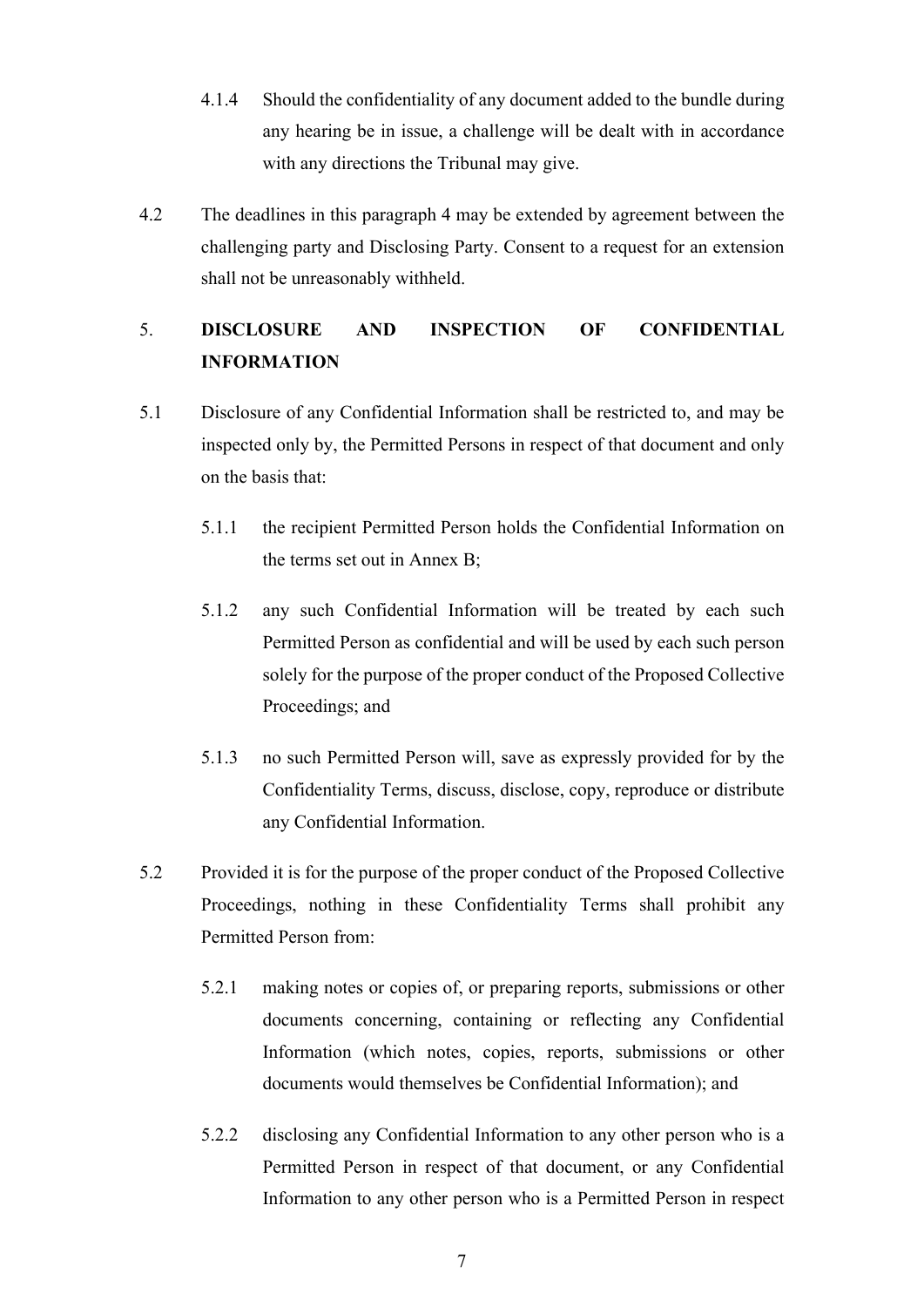of a document containing such information, provided that no Confidential Information shall be otherwise directly or indirectly disclosed in the conduct of the Proposed Collective Proceedings beyond the relevant Permitted Persons.

- 5.3 During any hearing in the Proposed Collective Proceedings, each Party wishing to refer to Confidential Information shall be responsible for indicating to the Tribunal that the document contains Confidential Information.
- 5.4 In the event of any disclosure of Confidential Information other than in a manner authorised by these Confidentiality Terms, including any unintentional or inadvertent disclosure, solicitors for the improperly disclosing Party shall immediately notify the improper recipient(s) and the solicitors for the Party which provided the Confidential Information in these proceedings, and the improperly disclosing Party shall use all reasonable endeavours to further prevent unauthorised disclosure including retrieving all copies of the Confidential Information from the improper recipient(s) thereof and seeking to secure the agreement of such recipient(s) not to further disseminate the Confidential Information in any form.
- 5.5 Nothing in these Confidentiality Terms shall prevent or prohibit a receiving Party from taking any action (including in particular disclosing Confidential Information to a person who is not a Permitted Person and/or referring to such documents or information in open Tribunal) which has been authorised in writing by the Disclosing Party or which a receiving Party is required to take by applicable law or by a court of competent jurisdiction. In these circumstances, a receiving Party may produce such Confidential Information but shall take all reasonable measures to have the Confidential Information treated in accordance with these Confidentiality Terms.

#### <span id="page-7-1"></span>6. **ADDITION OR REMOVAL OF PERMITTED PERSONS**

- <span id="page-7-0"></span>6.1 A Party seeking to designate an additional person as a Permitted Person must:
	- 6.1.1 request permission of the other Party in writing for the additional person to be designated as a Permitted Person; and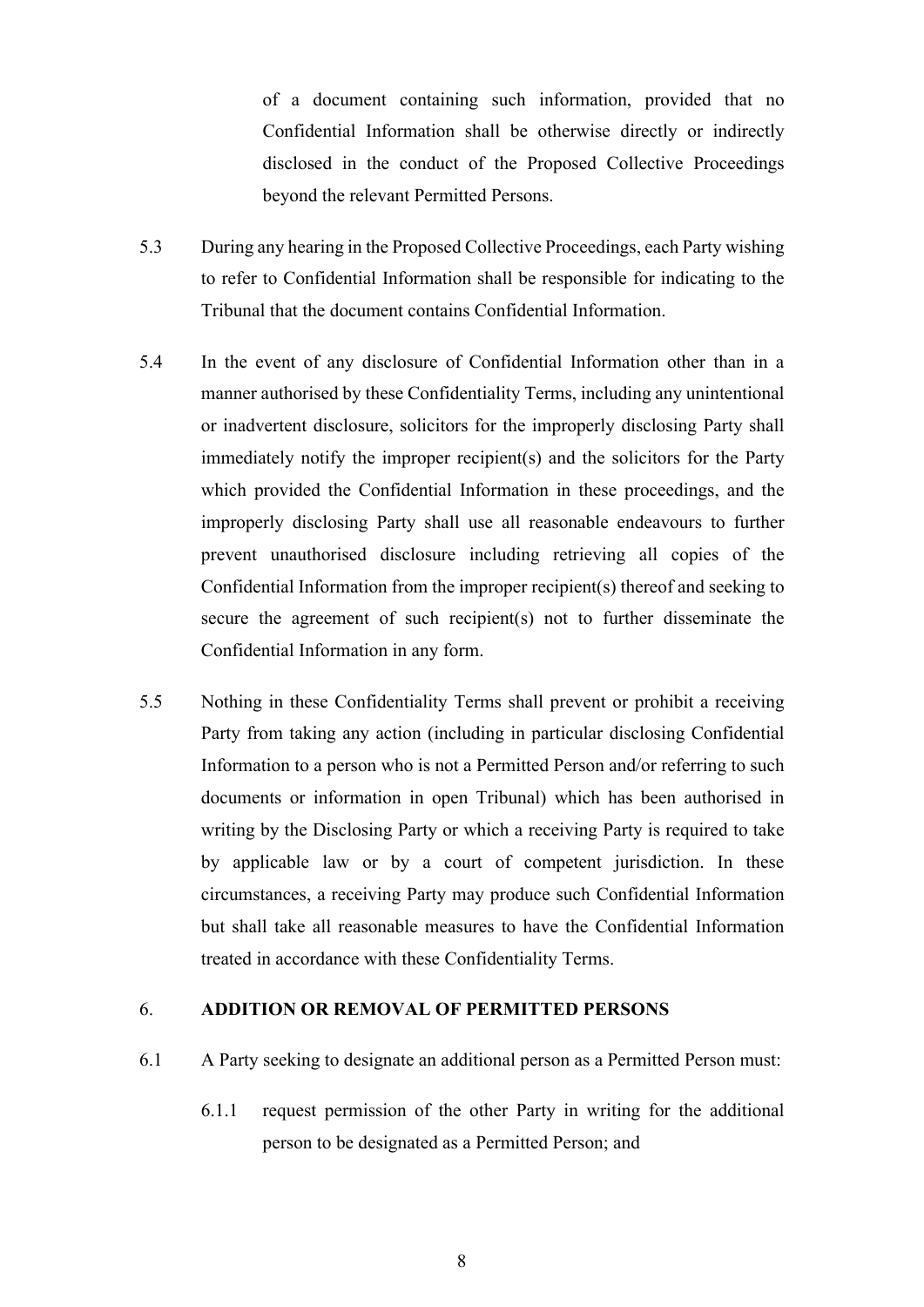- 6.1.2 provide details of that person's name and role and an explanation of why his or her designation as a Permitted Person is reasonable and necessary.
- <span id="page-8-0"></span>6.2 Each Party, other than the Party requesting that the additional person shall be designated as a Permitted Person, shall confirm within three (3) clear working days whether they consent to the additional person being designated as a Permitted Person. Such consent shall not be unreasonably withheld.
- <span id="page-8-1"></span>6.3 If a Party does not consent to the person being designated a Permitted Person in accordance with paragraph [6.2,](#page-8-0) then that Party must provide written reasons for why permission is refused within three (3) clear working days.
- 6.4 If express consent is given by the Party receiving the request specified in accordance with paragraph [6.2](#page-8-0) above, or no Party raises an objection in accordance with paragraph [6.3](#page-8-1) above within three (3) clear working days, the additional person shall be required to sign the undertaking at Annex B and, upon signing this undertaking, shall be designated as a Permitted Person.
- <span id="page-8-2"></span>6.5 If there are any disputes which cannot be resolved by the parties, the Party seeking to include the additional person as a Permitted Person may apply to the Tribunal to include the person as a Permitted Person, provided written notice of such application is given to the other Party. The additional person will become a Permitted Person if the Tribunal so orders.
- 6.6 If a Party wishes to remove a person as a Permitted Person, that Party shall notify the other Party. The Party must also comply with paragraph [8](#page-10-0) (subject to paragraphs [8.1a](#page-10-1)nd [8.2\)](#page-10-2) by notifying the person to be removed as a Permitted Person that such person must immediately destroy (insofar as technologically feasible) or make inaccessible all Confidential Information in their possession. For the avoidance of doubt, a Party may only remove a person whom it had (initially or by following the process in paragraphs [6.1-](#page-7-0)[6.5\)](#page-8-2) proposed as a Permitted Person.
- 6.7 Annex A reflects the current list of individuals who will be Permitted Persons by virtue of signing the Annex B Undertaking in accordance with this paragraph [6.](#page-7-1)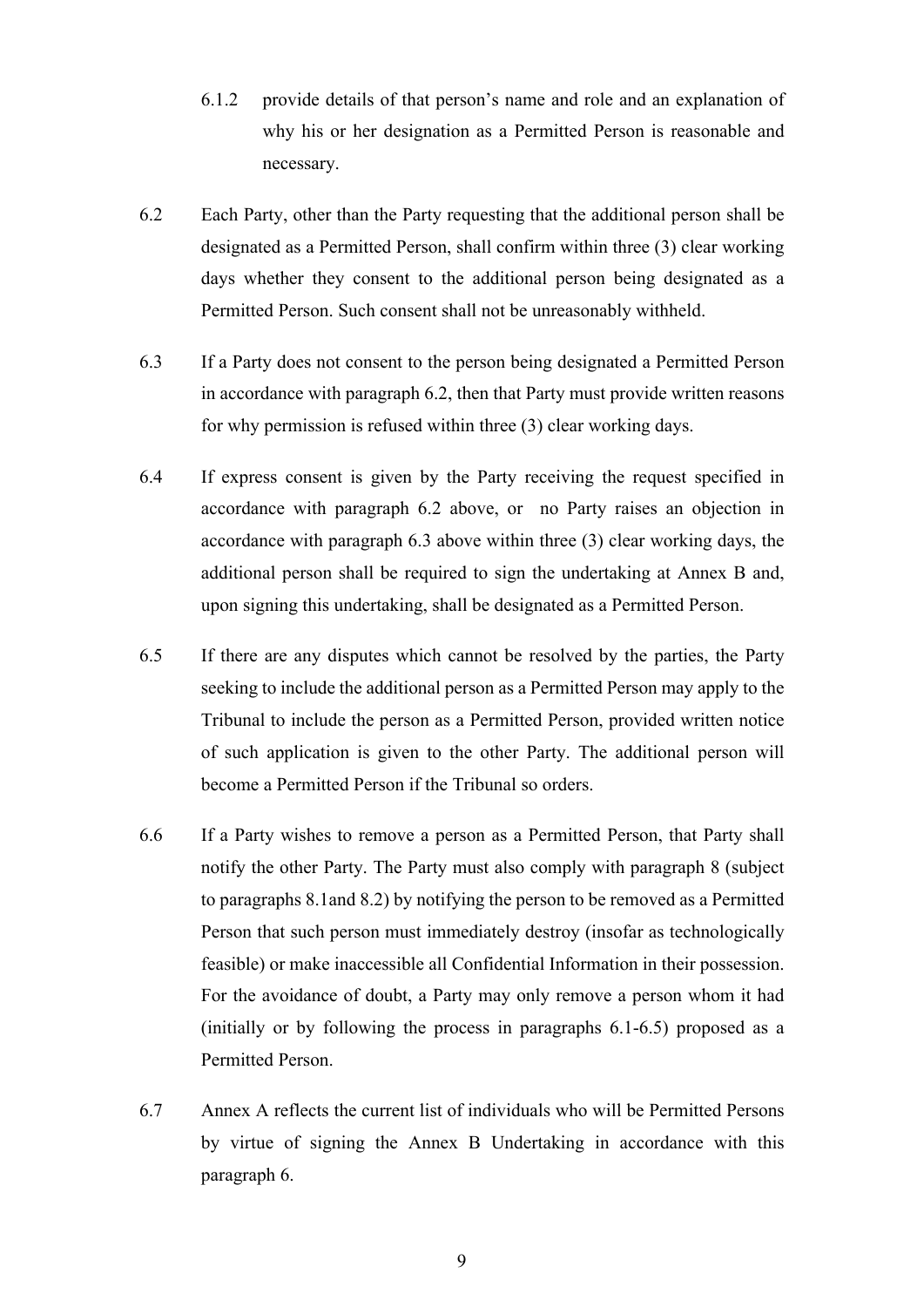6.8 A record of the Permitted Persons shall be kept and updated by the Parties upon the addition or removal of Permitted Persons. Such record shall be provided to the Tribunal upon request by the Tribunal. For the avoidance of doubt, there shall be no requirement to amend this Order upon the addition or removal of Permitted Persons.

## 7. **PROVISION OF CONFIDENTIAL INFORMATION TO NON-PERMITTED PERSONS**

- <span id="page-9-2"></span><span id="page-9-1"></span><span id="page-9-0"></span>7.1 If a Party considers that particular Confidential Information, contained in a document or any part thereof, needs to be shown to a person who is not a Permitted Person:
	- 7.1.1 the requesting Party must provide a written request to the Disclosing Party specifying the relevant Confidential Information and specifying the name and role of the person or persons to whom it is proposed that the document should be shown, and why it is reasonable and necessary to show the document to that person or those persons;
	- 7.1.2 the disclosing Party may consent in writing, such consent not to be unreasonably withheld, or object in writing to the Confidential Information being shown to the additional person or persons concerned within the timescales set out at paragraph [7.1.3](#page-9-0) below;
	- 7.1.3 a response should be provided within 7 working days of the written request referred to at paragraph [7.1.1](#page-9-1) above being received, save that the requesting Party shall not unreasonably withhold consent to an extension of time for this purpose, where it is reasonably required in view of the nature and/or number of documents which are the subject of the request; and
	- 7.1.4 if the disclosing Party provides consent in accordance with paragraph [7.1.2,](#page-9-2) or no response is received within 7 working days or the extended time period that the Parties have agreed, the additional person will be required to provide a written undertaking to the Tribunal in the terms set out at Annex B. Once this undertaking is given, the additional person may be provided with the Confidential Information.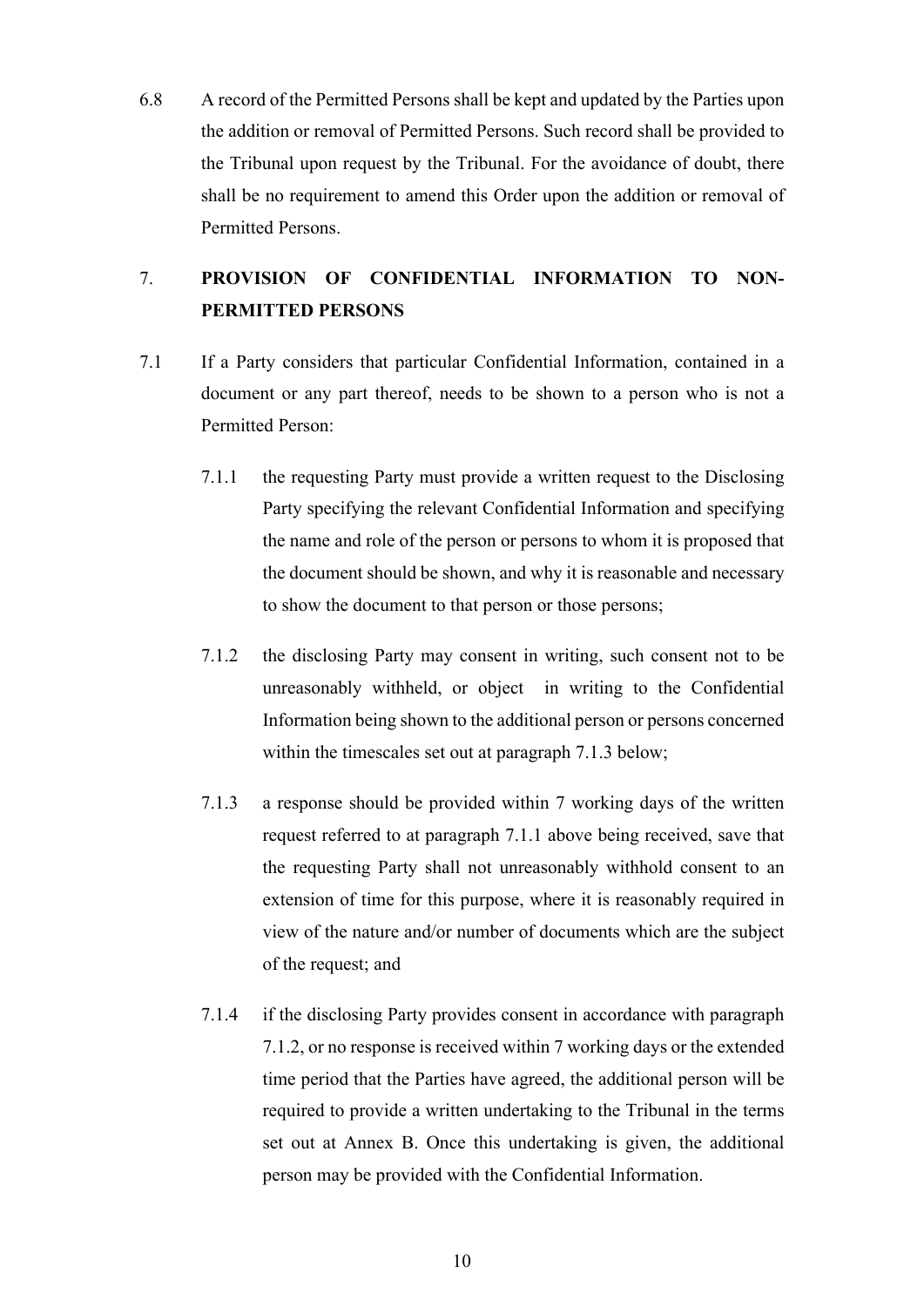7.2 If any objection in accordance with paragraph [7.1.2](#page-9-2) is received by the receiving Party within the 7 working day period specified, the requesting Party may apply to the Tribunal, for an order that the Confidential Information may be disclosed to the additional person or persons concerned, provided that prior written notice is given of such application to the other Party.

#### <span id="page-10-0"></span>8. **COPIES OF CONFIDENTIAL INFORMATION**

- <span id="page-10-1"></span>8.1 Subject to the exceptions in paragraph 8.2 below, each Party must destroy copies of Confidential Information provided pursuant to these Confidentiality Terms (in both hard and soft copy) (insofar as technologically feasible) or make them inaccessible at the conclusion of the Proposed Collective Proceedings, or when that Party ceases to be involved in the Proposed Collective Proceedings, and at such time that Party shall notify its Permitted Members that they must destroy (insofar as technologically feasible) or make inaccessible all Confidential Information in their possession. In such circumstances, each Party concerned shall notify the remaining Party within a reasonable time that the Confidential Information has been destroyed (insofar as technologically feasible) or made inaccessible (as appropriate).
- <span id="page-10-2"></span>8.2 The obligation in paragraph [8.1](#page-10-1) above is subject to the following exceptions:
	- 8.2.1 paragraph [8.1](#page-10-1) does not apply to solicitors' or counsel's notes;
	- 8.2.2 paragraph [8.1](#page-10-1) does not create an obligation to search for transitory or deeply stored soft copies of Confidential Information which may exist on the computer system of the receiving Party and which cannot be recovered without special measures, provided that such documents and/or information will be promptly deleted in the event of the restoration of such copies;
	- 8.2.3 paragraph [8.1](#page-10-1) does not apply to Party's copies of pleadings, evidence, skeleton arguments, transcripts, applications, draft orders, correspondence referred to at trial or in a hearing or submitted in these proposed proceedings as well as lawyer work product referring to Confidential Information, subject to continued compliance with the terms of this Order in respect of the Confidential Information contained within such documents; and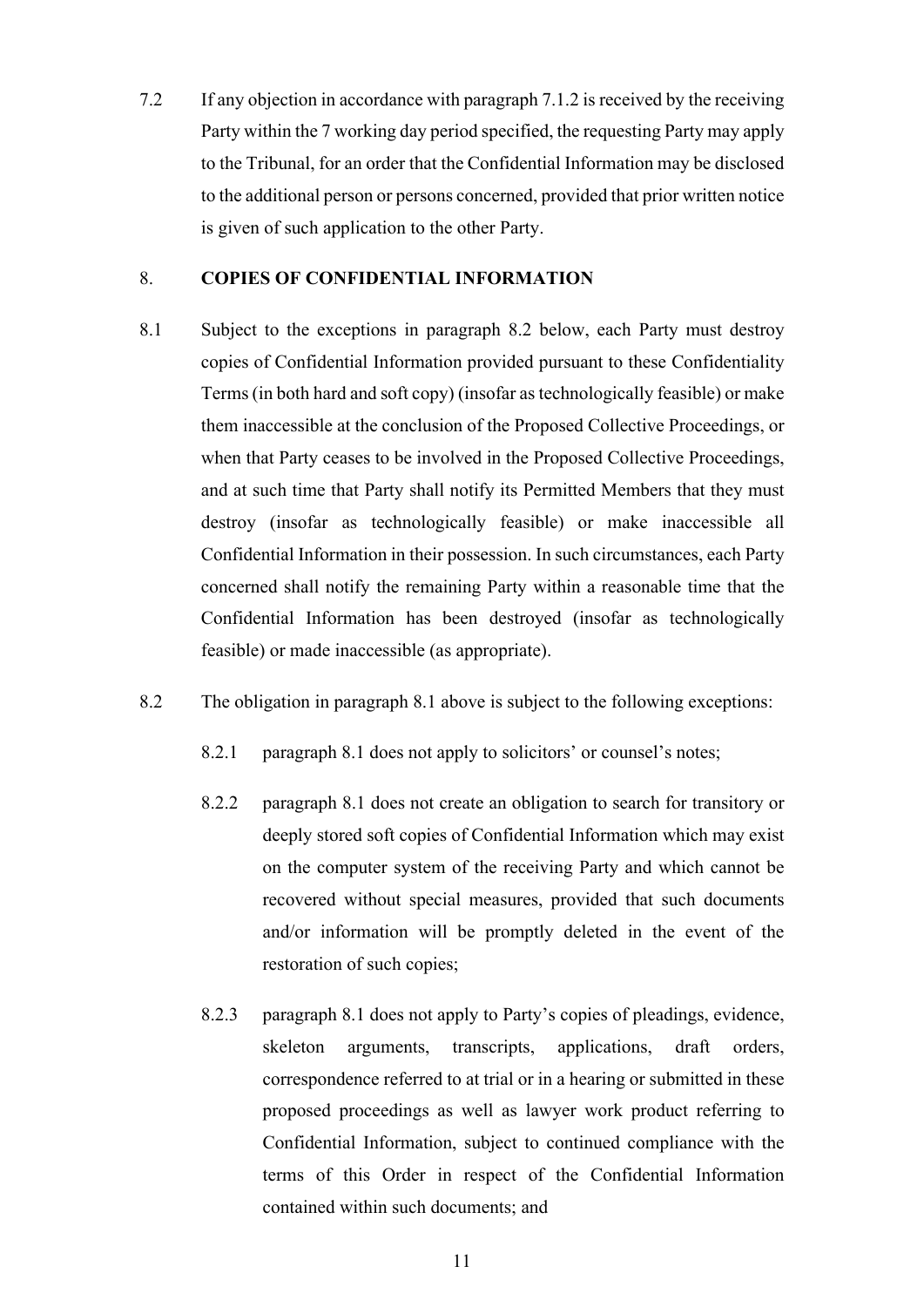8.2.4 paragraph [8.1](#page-10-1) does not apply to a Party in respect of the Confidential Information it provided.

## 9. **NOTICES**

- 9.1 Any notice, consent or objection to be given under or in connection with these Confidentiality Terms (each a "*Notice*" for the purposes of this paragraph) shall be in writing.
- 9.2 Service of a Notice must be effected by email.
- 9.3 Notices shall be addressed as follows:
	- 9.3.1 Notices for the Proposed Class Representative shall be marked for the attention Mishcon de Reya LLP and sent to:

Email addresses: [rob.murray@mishcon.com;](mailto:rob.murray@mishcon.com) [Natasha.pearman@mishcon.com;](mailto:Natasha.pearman@mishcon.com) [gwen.ballin](mailto:gwen.ballin-reeler@mishcon.com)[reeler@mishcon.com;](mailto:gwen.ballin-reeler@mishcon.com) [alex.jennings@mishcon.com.](mailto:alex.jennings@mishcon.com)

Reference: RM/NP/63362.1

9.3.2 Notices for the Proposed Defendants shall be marked for the attention of Simmons & Simmons LLP and sent to:

> Email addresses: [Patrick.Boylan@simmons-simmons.com;](mailto:Patrick.Boylan@simmons-simmons.com) [Satyen.Dhana@Simmons-Simmons.com;](mailto:Satyen.Dhana@Simmons-Simmons.com) [Chris.Owen@simmons](mailto:Chris.Owen@simmons-simmons.com)[simmons.com;](mailto:Chris.Owen@simmons-simmons.com) [Eleanore.DiClaudio@simmons-simmons.com](mailto:Eleanore.DiClaudio@simmons-simmons.com)

Reference: 087544-00031

## 10. **GENERAL PROVISIONS**

- 10.1 The production of further copies of the Confidential Information shall be limited to those required by the Permitted Persons to whom they are disclosed.
- 10.2 The Confidentiality Terms are intended to apply for the period up to and including the CPO Hearing.
- 10.3 In the event of any anticipated or actual breach of these Confidentiality Terms, any Party may seek to enforce the Confidentiality Terms.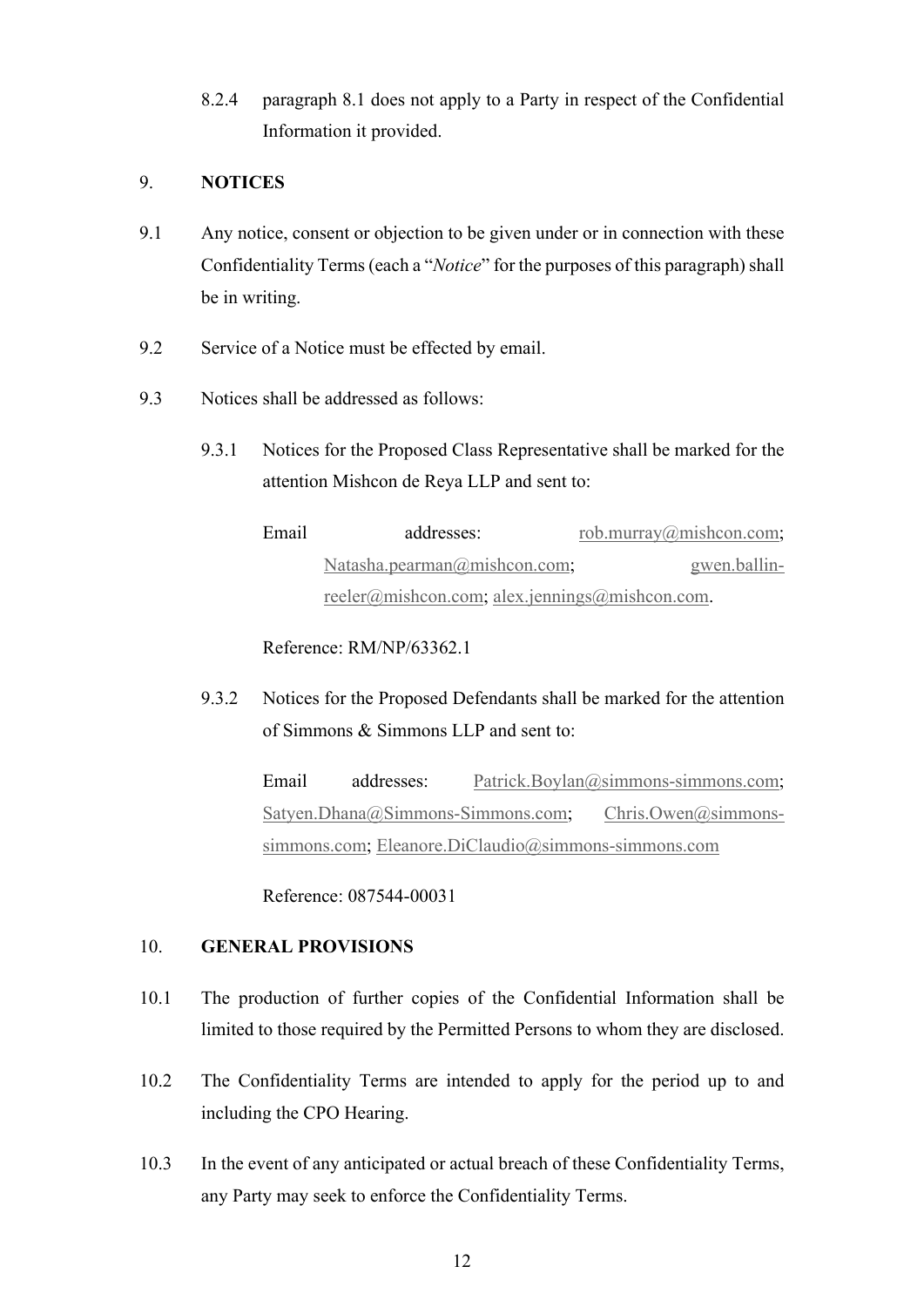- 10.4 These Confidentiality Terms and any Undertakings given in relation to them are governed by and shall be construed in accordance with English law and each Party hereby irrevocably submits to the exclusive jurisdiction of the Courts of England and Wales.
- 10.5 Nothing in these Terms or the Schedules to these Terms shall prevent or prohibit any Permitted Persons (as may be extended from time to time) from acting in other proceedings.
- 10.6 There shall be liberty to apply, if appropriate.
- 10.7 Costs in the case.

**The Hon Mr Justice Waksman** Chairman of the Competition Appeal Tribunal

Made: 4 March 2021 Drawn: 9 March 2021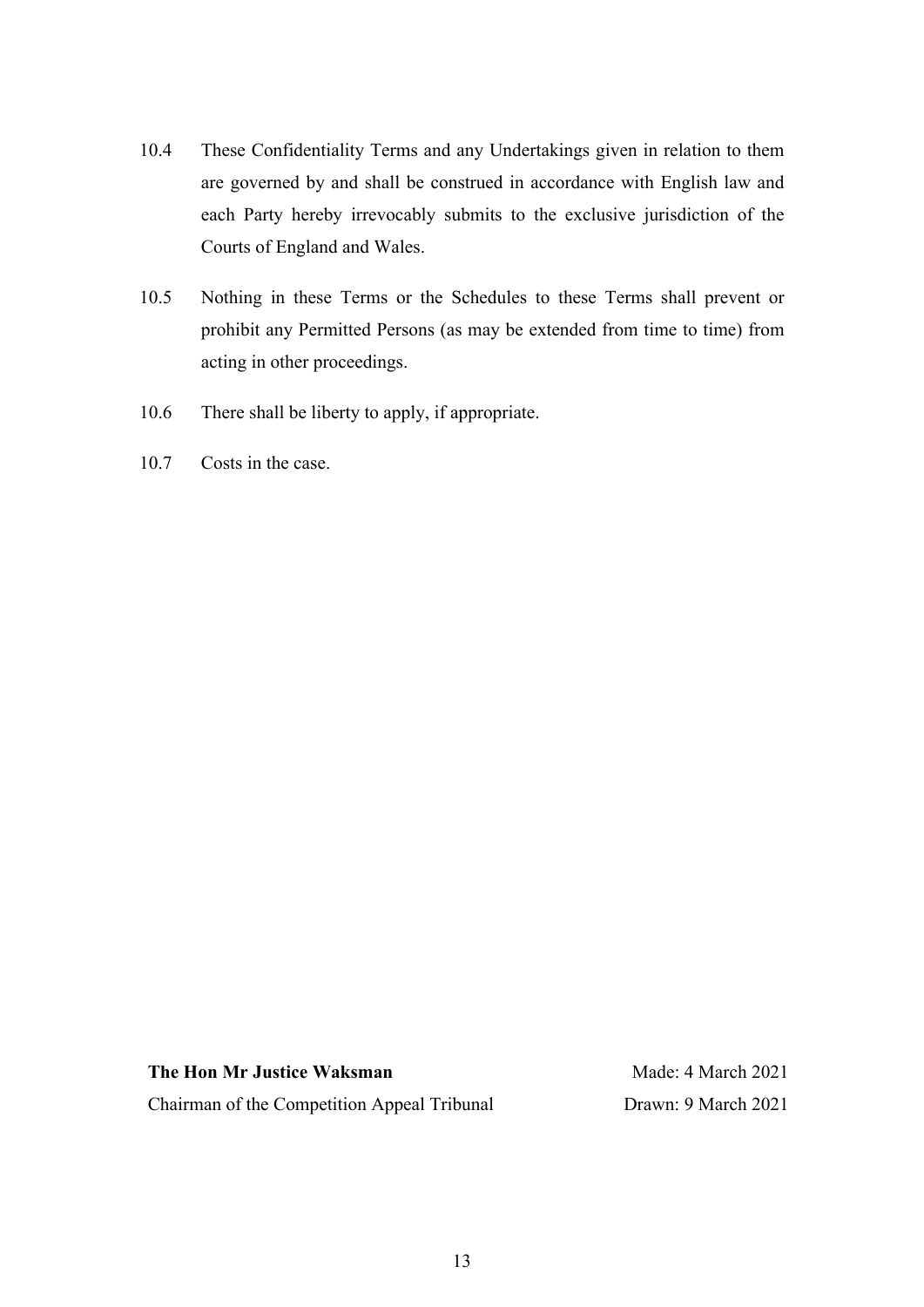## **ANNEX A**

# **The Proposed Class Representative's Permitted Persons**

| The Proposed Class Representative        |
|------------------------------------------|
| Justin Le Patourel                       |
| Counsel                                  |
| Ronit Kreisberger QC (Monckton Chambers) |
| Alison Berridge (Monckton Chambers)      |
| Jack Williams (Monckton Chambers)        |
| Costs Counsel                            |
| Nicholas Bacon QC                        |
| Solicitors (Mishcon de Reya LLP)         |
| Robert Murray                            |
| Natasha Pearman                          |
| Gwen Ballin-Reeler                       |
| Alex Jennings                            |
| Rebecca Gough                            |
| Victoria Hirst                           |
| External economists (Frontier Economics) |
| David Parker                             |
| Andrew Booth                             |
| Hugo Wolters                             |
| Martin Duckworth                         |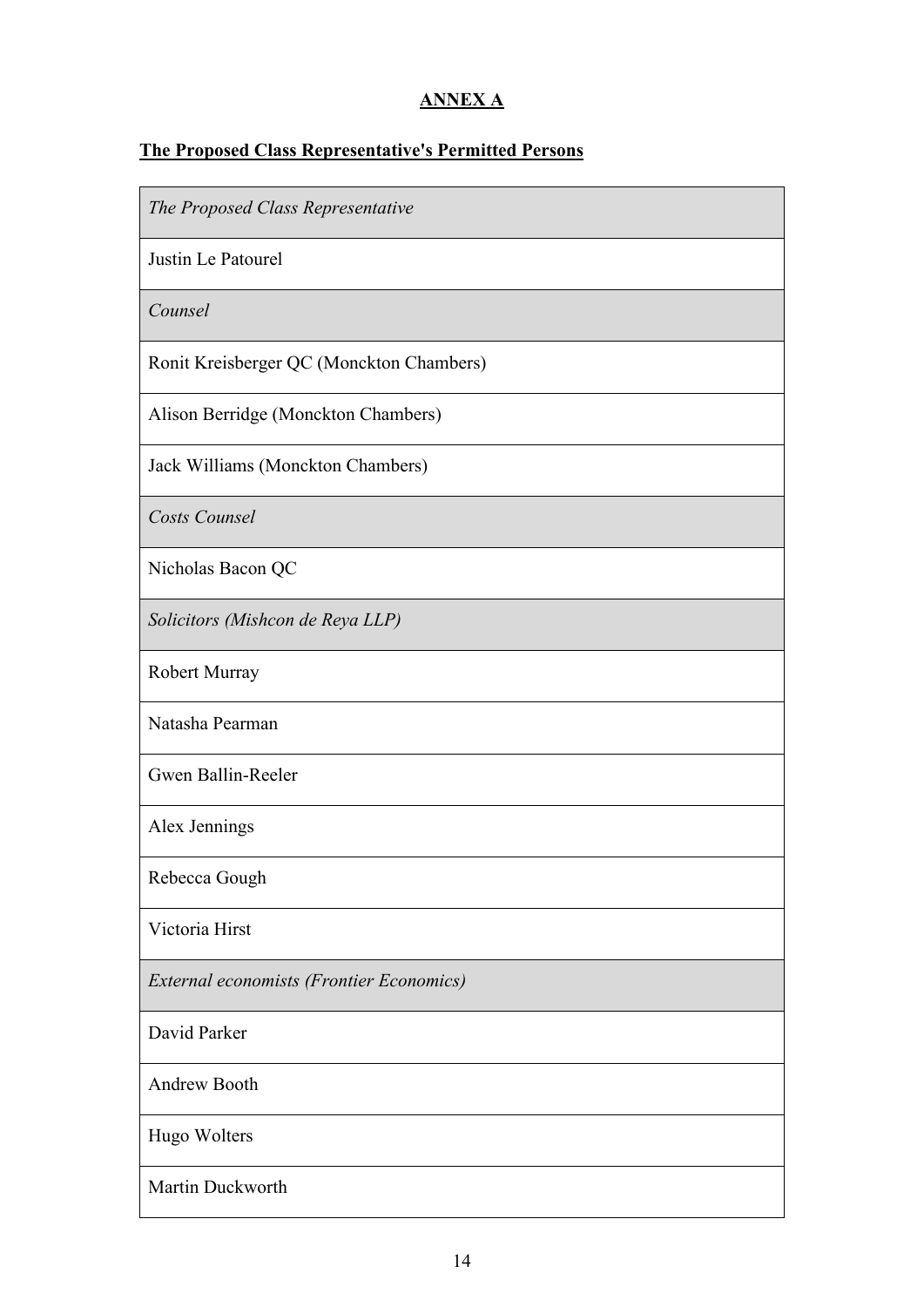Garima Nirula

*Claim Administrators*

Clare Ducksbury

Clinton Smith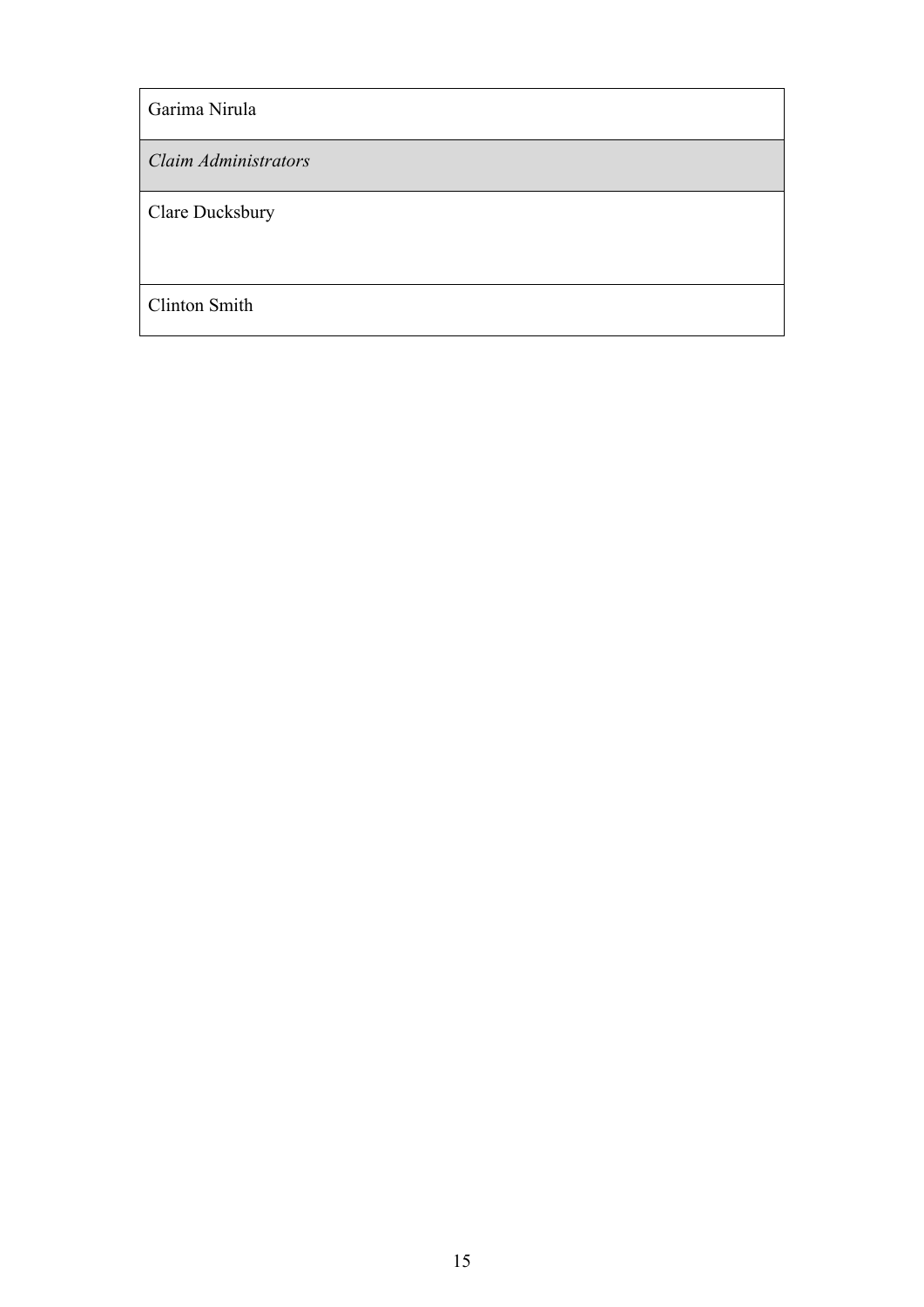## **The Proposed Defendant's Permitted Persons**

| The Proposed Defendant - BT Group Plc        |
|----------------------------------------------|
| Bruce Breckenridge                           |
| Belinda Bagge                                |
| Astrid Jalland                               |
| <b>Emily Wesley</b>                          |
| Richard Budd                                 |
| <b>Emily Clark</b>                           |
| Isabell Kohten                               |
| Russell Johnstone                            |
| Counsel                                      |
| Sarah Ford (QC) (Brick Court Chambers)       |
| Sarah Love (Brick Court Chambers)            |
| Benjamin Williams QC (4 New Square Chambers) |
| Solicitors (Simmons & Simmons LLP)           |
| Patrick Boylan                               |
| Satyen Dhana                                 |
| Chris Owen                                   |
| Eleanore Di Claudio                          |
| Duncan Green                                 |
| Katie Bridge                                 |
|                                              |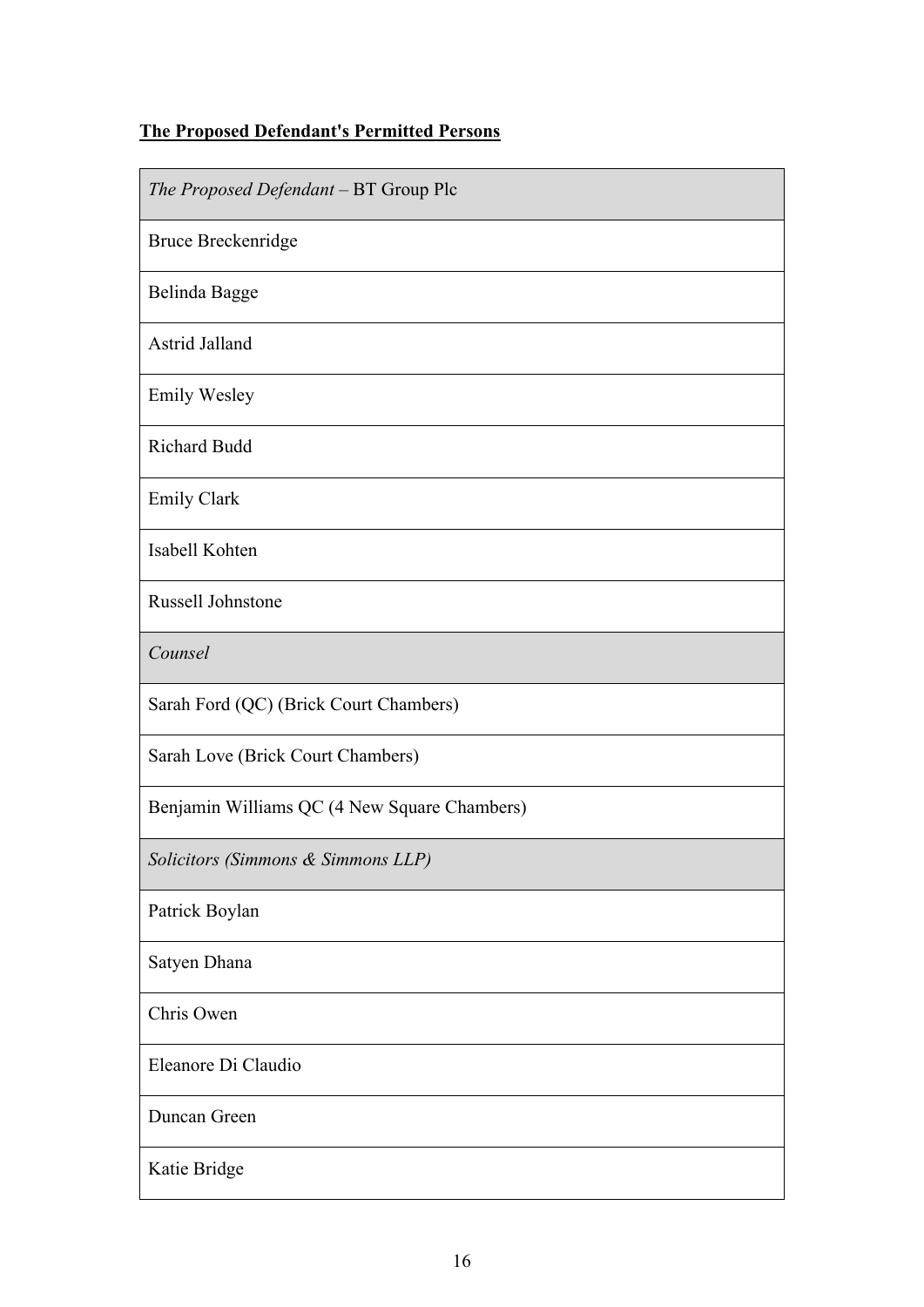| Hannah McEwen      |
|--------------------|
| Alice Lauterjung   |
| Economists (Oxera) |
| Shreya Gupta       |
| Felipe Florez      |
| Helen Jenkins      |
| Dan Marlow         |
| Beatrice Lombardi  |
| Antoine Comps      |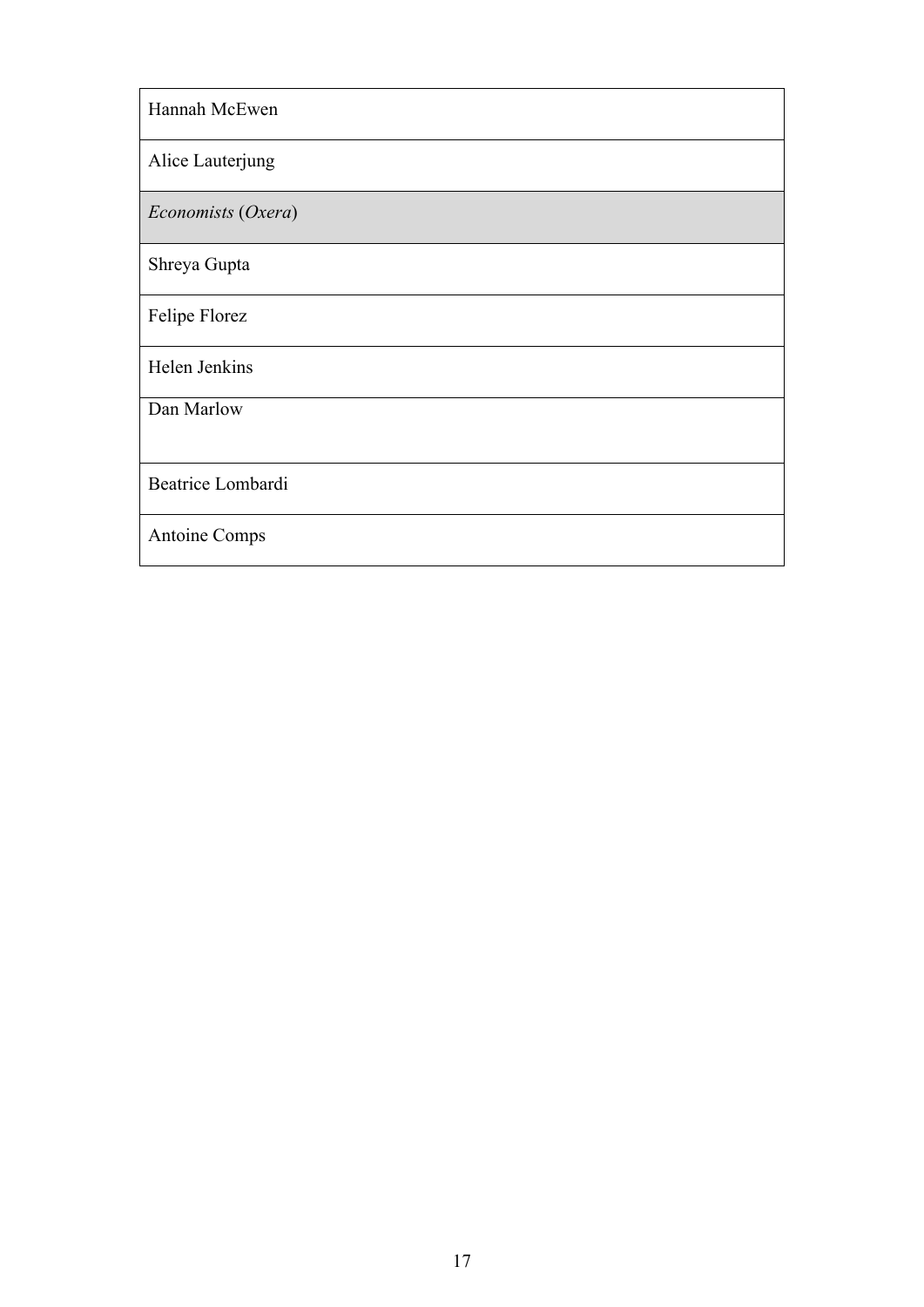### **ANNEX B**

In respect of any Confidential Information disclosed to them pursuant to this Order, each Permitted Person undertakes that they will comply with the following requirements, to the extent applicable to them, in the terms below.

The terms used but not defined in this document shall have the meaning given in the Confidentiality Terms in relation to this Order attached to, or accompanying, this document.

I, [insert name] of *[insert organisation]*, being a Permitted Person [and regulated so far as my professional conduct is concerned by [regulatory body]] undertake to the Parties and the Tribunal as follows:

1. I have read a copy of the Order and understand the implications of the Order, the provisions of the Confidentiality Terms and the giving of this undertaking.

2. I will treat all Confidential Information made available to me for the purpose of the Proposed Collective Proceedings as secret and confidential and will use any such Confidential Information only for the purpose of the proper conduct of the Proposed Collective Proceedings.

3. Except as expressly contemplated by the Confidentiality Terms, I will not use, disclose, discuss, copy, reproduce or distribute any such Confidential or Confidential Information to persons who are not Permitted Persons or authorise, enable or assist any person to do so.

4 I have read rule 31.22 of the Civil Procedure Rules and Rules 101 and 102 of the Competition Appeal Tribunal Rules 2015 and am aware of and will comply with the obligations imposed by the rule.

5. I will take all such steps as may be necessary or expedient on my part to comply with any request made under or pursuant to the Confidentiality Terms.

6. I will otherwise comply with the Confidentiality Terms and/or, as the case may be, take all steps within my power to ensure that the Confidentiality